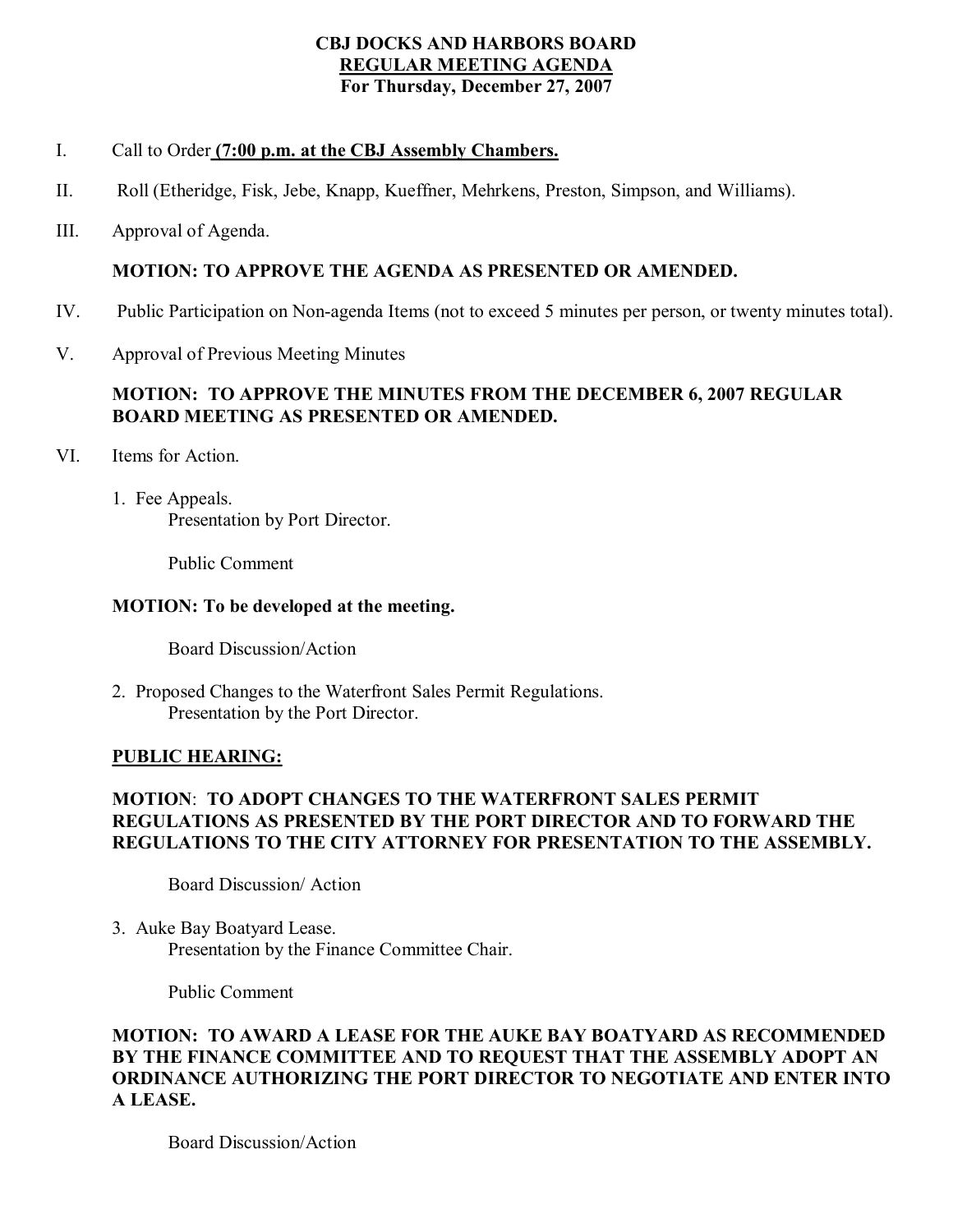### **CBJ DOCKS AND HARBORS BOARD REGULAR MEETING AGENDA December 27, 2007 Page 2**

- VI. Items for Action (cont'd).
	- 4. Statter Harbor Master Planning and Permitting Services Award. Presentation by the Port Director.

Public Comment

## **MOTION: TO APPROVE THE AWARD OF THE STATTER HARBOR MASTER PLANNING AND PERMITTING SERVICES RFP AS RECOMMENDED BY THE PORT DIRECTOR AND TO REQUEST THE ASSEMBLY APPROCE A CONTRACT AS RECOMMENDED BY THE PORT DIRECTOR.**

Board Discussion/Action

5. Fisherman's Bend Tideland Lease Renewal. Presentation by the Finance Committee Chair.

Public Comment

### **MOTION: TO RECOMMEND THE RENEWAL OF A LEASE FOR FISHERMAN'S BEND MARINA AS RECOMMENDED BY THE FINANCE COMMITTEE AND TO REQUEST THAT THE ASSEMBLY ADOPT AN ORDINANCE AUTHORIZING THE PORT DIRECTOR TO ENTER INTO AND NEGOTIATE A LEASE.**

Board Discussion/Action

6. Request for Waiver of CBJ Rock Royalty. Presentation by the Port Director.

Public Comment

## **MOTION: THE DOCKS AND HARBORS BOARD REQUESTS THE CBJ ASSEMBLY WAIVE PART OF THE ROYALTY CHARGED TO THE DOCKS AND HARBORS DEPARTMENT BY CBJ FOR USE OF CBJ ROCK DURING THE CONSTRUCTION OF THE AUKE BAY LOADING FACILITY.**

Board Discussion/Action

VII. Items for Information/Discussion.

There are none.

- VIII. Committee and Board Member Reports.
	- 1. Operations Committee Meeting December 11, 2007
	- 2. Finance Committee Meeting December 20, 2007.